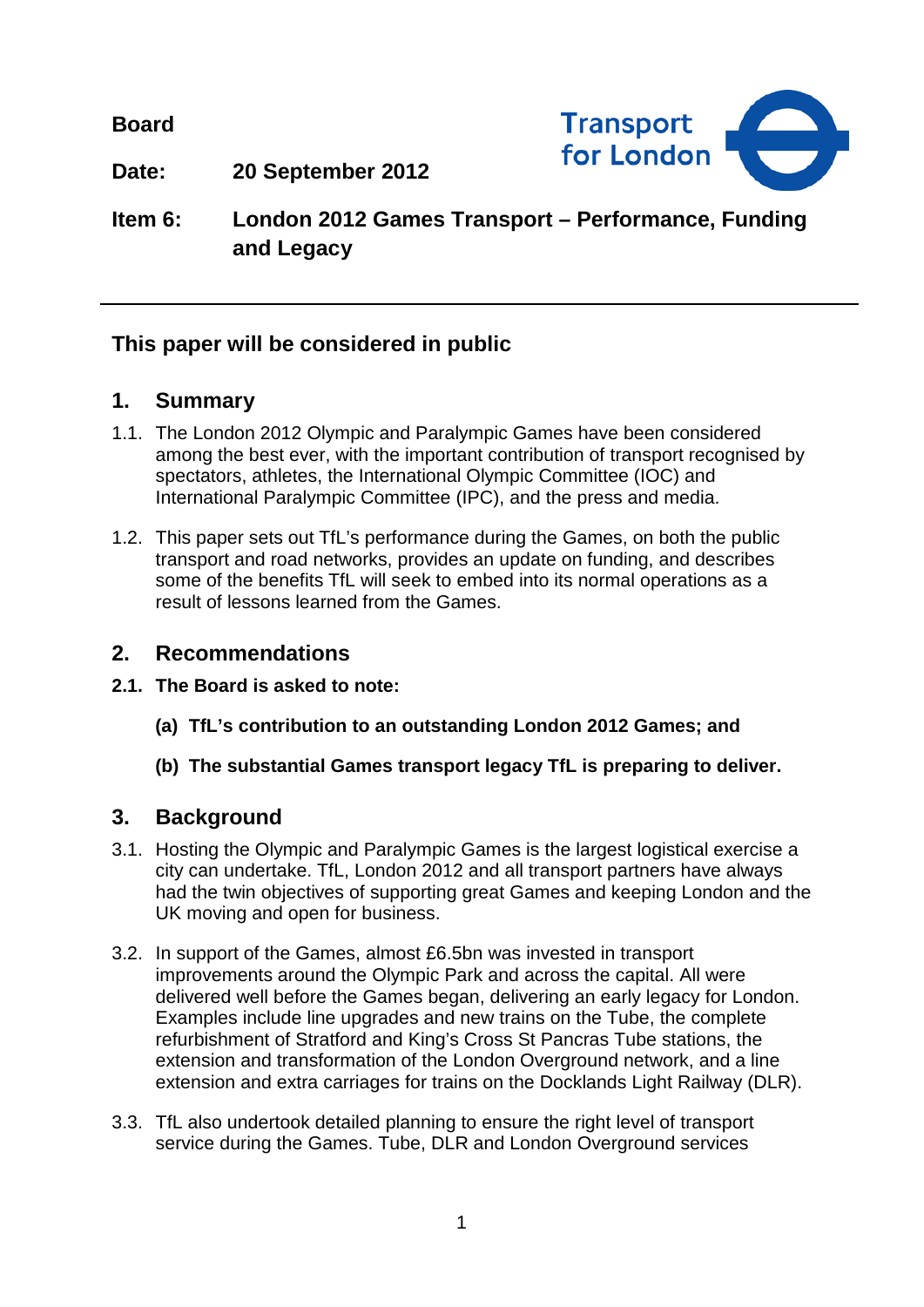operated one hour later than usual each evening, and more frequently throughout the day on a number of lines.

- 3.4. Additional staff were deployed across the network, including around 3,500 TfL office staff and managers working in customer facing roles as 'Travel Ambassadors', and a further 720 working as Incident Customer Service Assistants on London Underground.
- 3.5. Extra steps were also taken to ensure the reliability of the public transport network, including a programme of enhanced preventative maintenance, rapid response teams, additional spare parts and the suspension of planned Tube engineering works.
- 3.6. On the roads, TfL designed and installed the Olympic and Paralympic Route Networks (ORN and PRN), necessary to ensure that athletes, officials, media and other members of the Games Family could reach venues reliably. Following a six month long borough and stakeholder engagement programme and public consultation, the ORN and PRN were built largely over a seven week period starting 11 June 2012, predominantly at night to avoid traffic disruption. A number of physical measures, such as white lining and signage were introduced, and Active Traffic Management was implemented across the city, including changes to around 1,300 traffic signals.
- 3.7. As promised, the ORN was actually activated just two days before Olympic Games and the PRN was activated on the day of the Paralympic Opening Ceremony, ensuring all London traffic could flow as smoothly as possible in advance of the Games.
- 3.8. A ban on roadworks was introduced on the ORN, PRN and key A and B roads, and around 70 additional tow trucks were on standby to quickly remove broken down vehicles and other vehicle obstructions hindering traffic movements.
- 3.9. TfL delivered a range of measures to make the Games as accessible as possible to those with mobility difficulties. This included new lifts at key Games stations like Green Park and Southfields, improved accessibility information on TfL's Journey Planner, the provision of manual boarding ramps at some stations and the deployment of extra volunteers and lift marshals.
- 3.10.In advance of the Games, a comprehensive testing programme was undertaken to ensure Games time transport operations and systems were robust and ready.
- 3.11.However, TfL recognised that enhanced services and operational performance would be insufficient to deliver the required objectives. A significant change in behaviour by businesses and regular travellers, to avoid the busiest times and places on the network, was also required to keep transport moving during the Games.
- 3.12.To deliver this behavioural change, a major Travel Demand Management programme was undertaken. TfL engaged with business, spectators and regular travellers to advise them of the busiest times and places on the roads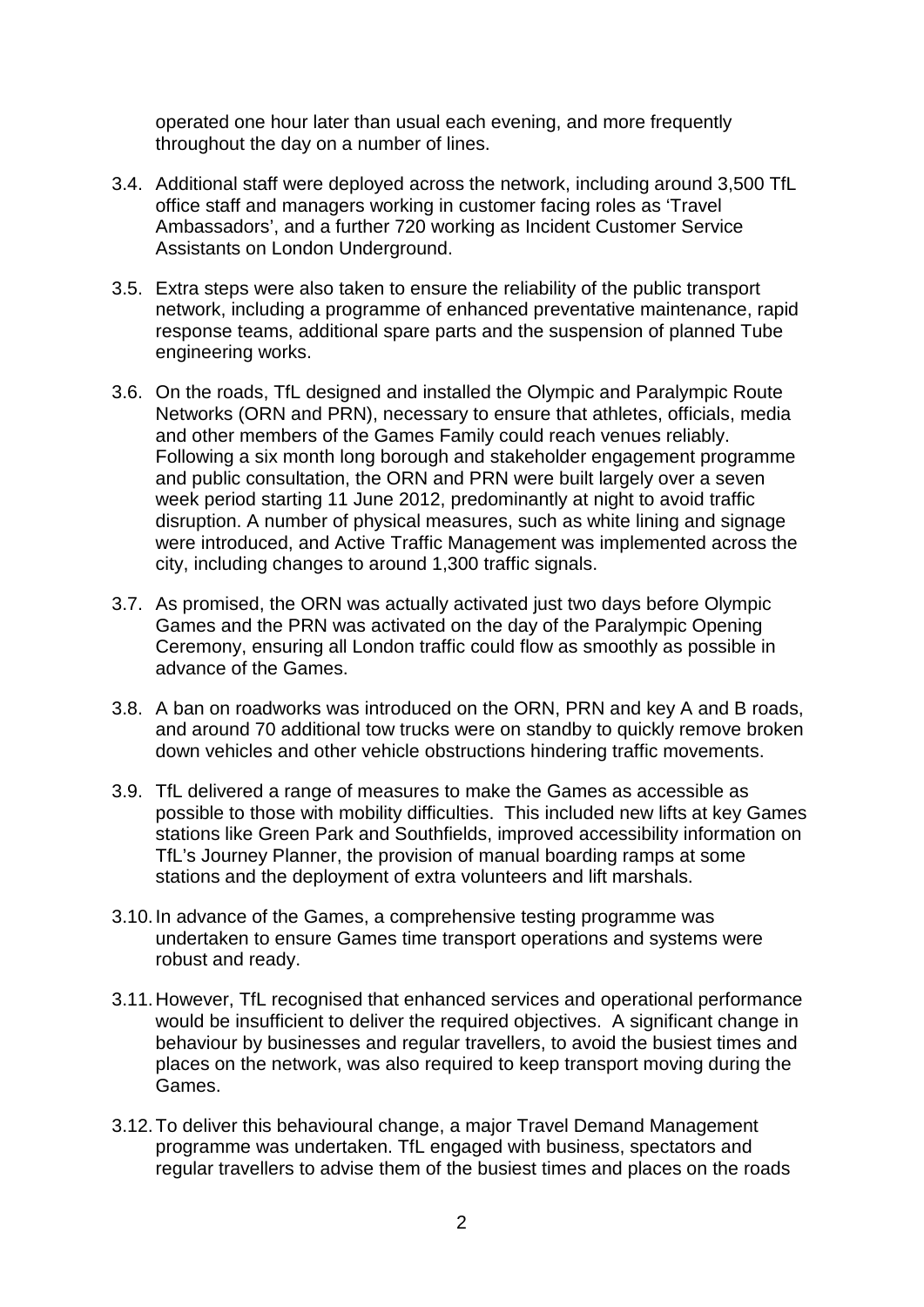and public transport network and the options available for changing travel behaviour.

3.13.TfL also delivered a comprehensive Road Freight Management Programme to ensure businesses and freight operators were prepared for the Games to keep London stocked and serviced.

## **4. The Success of the London 2012 Games**

- 4.1. The London 2012 Games have been widely regarded as an enormous success. Both the Olympic and Paralympic Games saw record attendance at events. During the Olympic Games, there were 7.4 million ticketed spectators (6.25 million in London), including 2.8 million spectators at Olympic Park venues alone. The Paralympic Games effectively sold out for the first time in their history, with 2.7 million ticket sales, including 100,000 non-event tickets allowing people to soak up the atmosphere around venues.
- 4.2. Record numbers of spectators also viewed the road events across London and the South East, with a total of 1.8 million estimated to have attended, as follows:
	- (a) Over one million spectators for the men's and women's Olympic Cycling Road Races;
	- (b) Over 200,000 for the men's and women's Olympic Cycling Time Trials;
	- (c) 120,000 for the women's Olympic Marathon and 180,000 for the men's Olympic Marathon;
	- (d) 60,000 for the women's Olympic Triathlon and 160,000 for the men's Olympic Triathlon;
	- (e) 15,000 for the men's 50km Olympic Race Walk and 12,000 for the women's 20km Olympic Race Walk; and
	- (f) 50,000 for the men's and women's Paralympic Marathons.
- 4.3. Londoners and visitors also took advantage of the wide range of events and activities available across the city during the summer:
	- (a) The Olympic Live Sites in Hyde Park and Victoria Park London were attended by 1.2 million people, with many more attending sites at Trafalgar Square during the Paralympic Games and Potters Fields. Other London 2012 Festival events are estimated to have attracted a total of 12 million people, while the Our Greatest Team Parade on Monday 10 September saw around 250,000 people line the streets of central London to celebrate the success of British Olympians and Paralympians.
	- (b) West End Tube station demand during the Olympic Games was up by an average of seven per cent compared with 2011, with a peak uplift of 27 per cent on the afternoon of Saturday 4 August. It has been reported that retail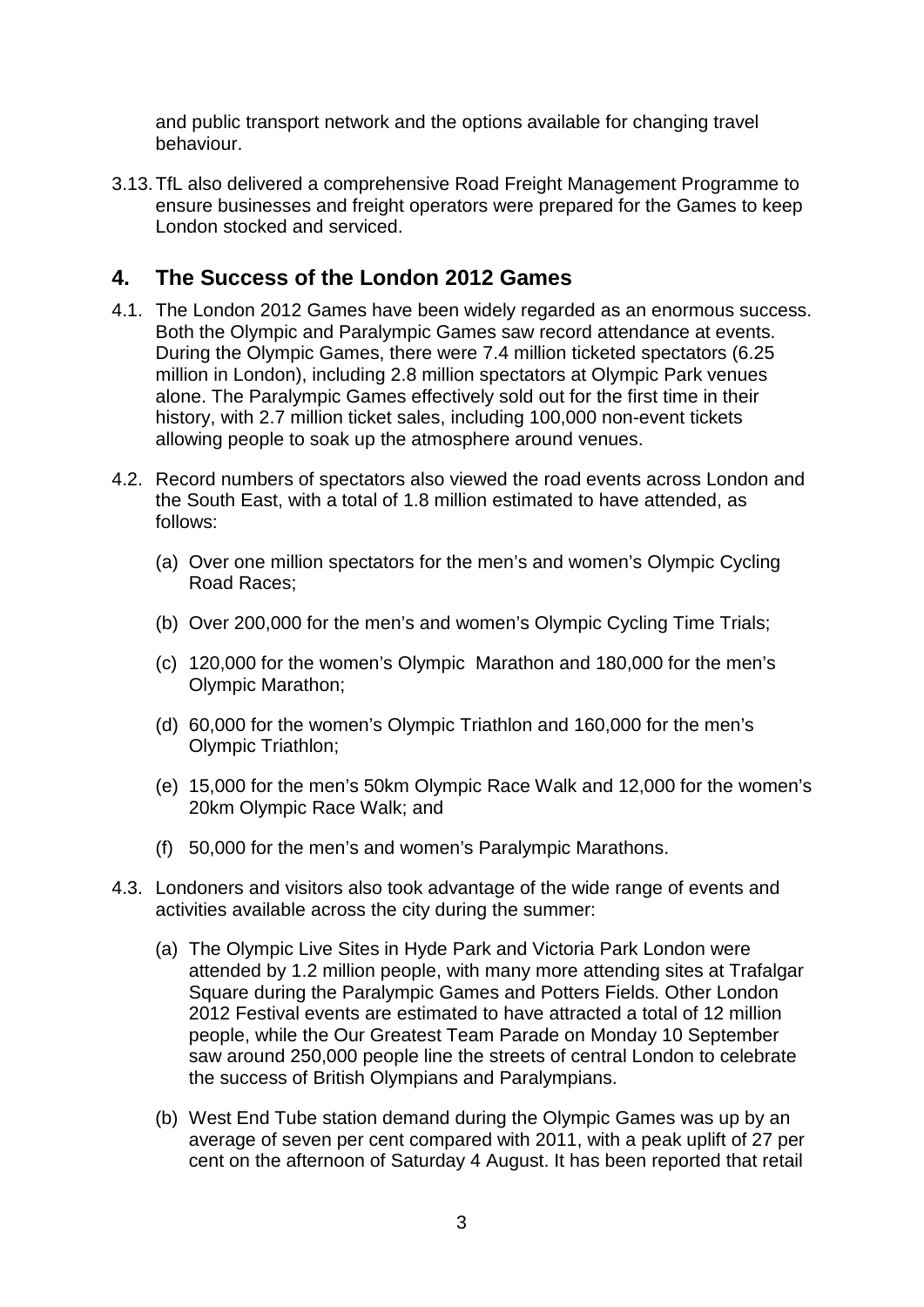footfall in the West End during the Olympic Games was up 16 per cent on last year and hotel occupancy up 3.2 per cent; and

(c) A survey of 100 large companies in London by Deloitte found that 42 per cent saw an increase in demand during the Olympic Games, compared with 27 per cent who reported a decrease. 77 per cent of retailers reported an increase in demand from new customers, while 68 per cent of respondents in the travel, hospitality and leisure sectors reported increased demand for their goods and services. Deloitte also stated that businesses 'have been helped enormously by the smooth running of the city, particularly the relative lack of transport problems'. The effective operation of the transport system also supported the seasonal upturn in activity during the Paralympic Games, as school holidays ended and many commuters returned to work.

## **5. Transport Success for the London 2012 Games**

- 5.1. Effective transport has long been recognised as an essential factor for a successful London 2012 Games. Before the Games began, some critics argued that London's transport system was already strained and would not cope with the extra demands associated with hosting the Olympic and Paralympic Games.
- 5.2. However, as a result of a comprehensive programme of transport upgrades and detailed planning in advance of the Games, excellent operational performance during the Games, and changes in travel behaviour by regular travellers, transport performed very well and made a vital contribution to successful Games.
- 5.3. London's transport system won praise from national and international press and media, and was commended by London Organising Committee of the Olympic and Paralympic Games (LOCOG) Chairman Lord Coe and IOC President Jacque Rogge. High profile athletes, including the US Basketball team and other gold medal winners, were seen using public transport throughout the Games.
- 5.4. Spectators also reported their satisfaction with transport for the Games; according to LOCOG surveys, 83 per cent rating their experience of getting home after an event during the Olympic Games as 'extremely good', while London Underground customers also reported high levels of satisfaction.
- 5.5. Both the Freight Transport Association and the Road Haulage Association praised the operation of London's roads during the Games and the support of TfL in helping freight operators to prepare.
- 5.6. The key aspects of TfL's Games operations that helped to achieve these strong results are set out below.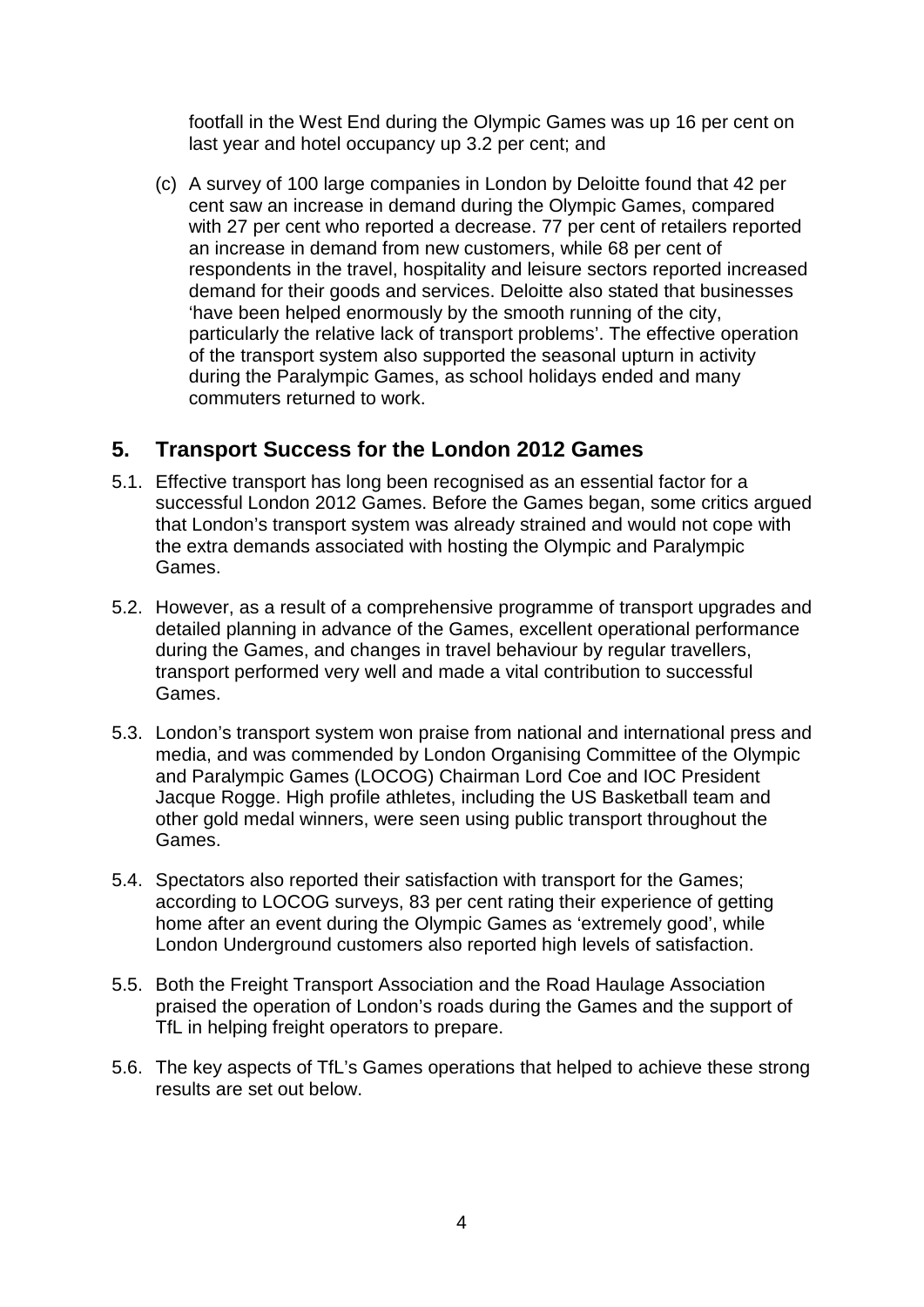#### **Public Transport Performance**

- 5.7. Over the course of the Games, TfL carried record numbers on the public transport system:
	- (a) During the Olympic Games, over 62 million journeys were made on the Tube – up 35 per cent on normal levels. Tuesday, 7 August was the busiest day in the Tube's history, with 4.57 million passengers, while Sunday 5 August saw 78 per cent more passengers than a normal Sunday last year. The Paralympic Games saw a total of 39 million Tube journeys, up 18 per cent on the same period last year;
	- (b) The DLR saw almost 6.9 million journeys over the Olympic Games up by over 100 per cent on normal levels – and 4 million journeys during the Paralympic Games. Over 500,000 journeys on a single day were made for the first time on Friday 3 August;
	- (c) London Overground saw around 6.4 million journeys during the Olympic Games – up 26 per cent on normal 2012 levels and up 54 per cent on 2011 levels. The Paralympic Games also saw an increase in passenger numbers on London Overground, with 4.1 million journeys in total, up 17 per cent on normal 20[1](#page-4-0)2 levels and up 41 per cent on 2011 levels<sup>1</sup>;
	- (d) London Buses carried 92 million passenger trips across the 17 days of the Olympic Games and 69 million during the Paralympic Games. Travel patterns showed significant increases around the venues and in the evenings and early mornings, offset by reductions in general traffic levels across the city and where road closures and traffic management measures meant bus services were curtailed or diverted
	- (e) Emirates Air Line saw a succession of record-breaking days, with 32,000 journeys on Saturday 11 August marking the busiest day on record; and
	- (f) London's river services were busy over the Games, with the main river bus operator seeing a 44 per cent increase in passengers during the Olympic Games compared with last year.
- 5.8. Despite running more services for longer each day and with record numbers of passengers, public transport operated reliably during the Olympic and Paralympic Games, continuing the trend of improving performance in recent months and years:
	- (a) London Underground ran 98 per cent of scheduled kilometres during the Olympic Games and 99 per cent through the Paralympic Games. There was a 27 per cent reduction in the impact of service disruption during the Olympic Games, as measured by Lost Customer Hours;

<u>.</u>

<span id="page-4-0"></span> $1$  Note: This paragraph was updated to correct factual errors, after it had been dispatched to the Board.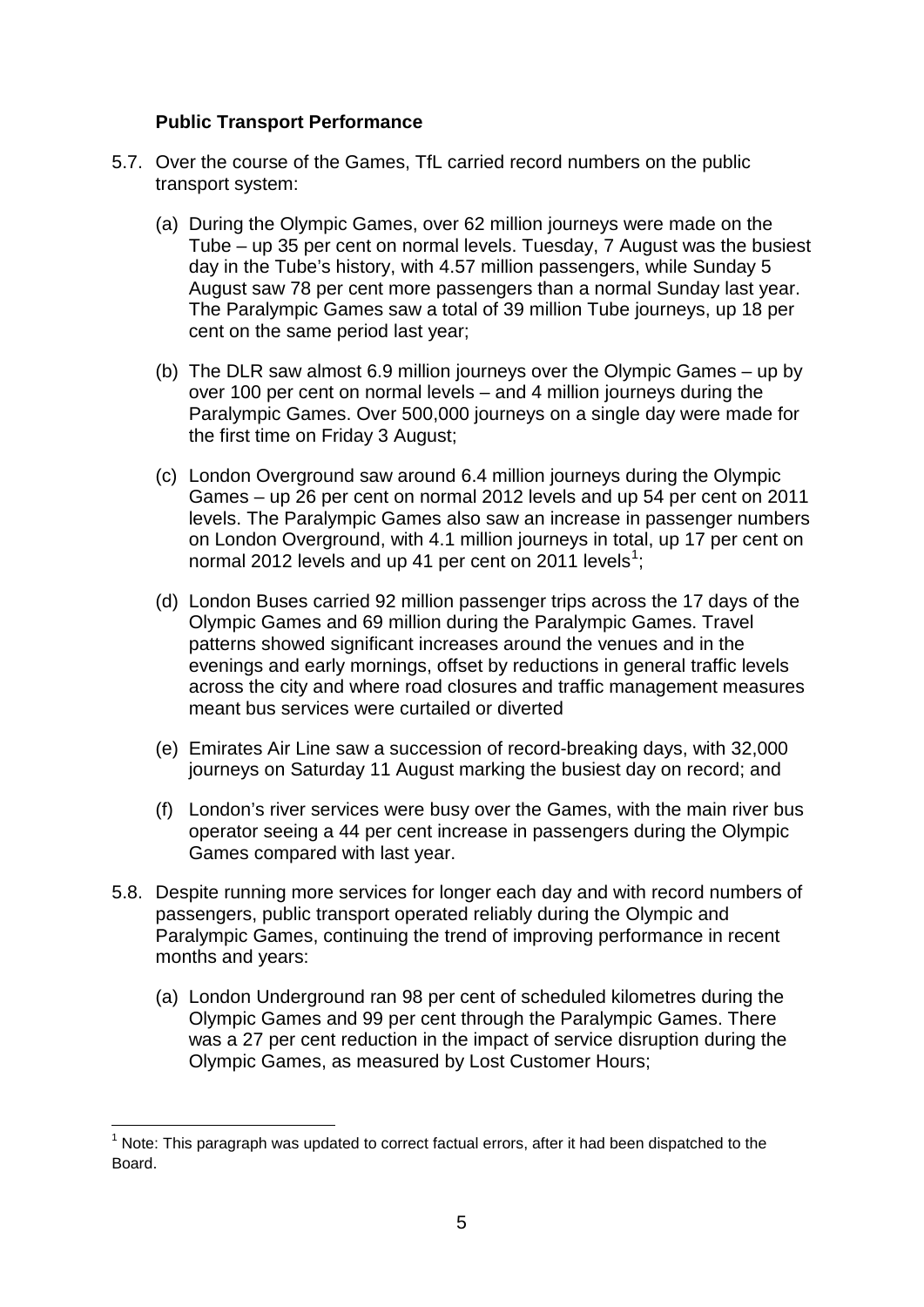- (b) During both the Olympic and Paralympic Games, reliability on the DLR was 99 per cent, and on London Overground it was 98 per cent; and
- (c) Buses ran 23.2 million km during the Olympic Games, around 600,000 km more than last year (reflecting the increased frequencies on certain routes), and 98 per cent of schedule. During the Paralympic Games, 16.4 million km were operated, around 300,000 km more than last year, and 97.8% of schedule.

#### **Road Network Performance and the Olympic and Paralympic Route Networks**

- 5.9. Traffic flows in central and inner London were down by 16.3 per cent in the AM peak and 9.4 per cent in the PM peak on normal levels during the Olympic Games, and down by 10.4 per cent in the AM peak and 2.3 per cent in the PM peak during the Paralympic Games. Serious and severe disruption was also down, by 20 per cent during the Olympic Games, helping to keep the capital's roads running smoothly.
- 5.10.Thanks to this performance, Games Family vehicles achieved journey times on average 30 per cent quicker than normal journeys in London and exceeded the overall journey time reliability target of 95 per cent. Owing to the Games Family using public transport much more than expected, Games Family vehicle flows were typically 30-40 per cent below LOCOG's pre-Games predictions. As a result, TfL was able to actively manage the ORN using roadside variablemessaging signs, with around 60 per cent of Games lanes remaining open to general traffic during the Olympic Games and around 70 per cent during the Paralympic Games.
- 5.11.Following a high-profile three month communications campaign in advance of the Games, compliance with ORN/PRN restrictions among regular road users was very high, at around 97 per cent. Where contraventions did occur, Warning Notices and Penalty Charge Notices (PCNs) were adopted, alongside an onstreet presence of Traffic Police Community Support Officers (TPCSOs) and Borough Civil Enforcement Officers (CEOs), and a vehicle relocation and removal service.
- 5.12.Warning Notices, rather than PCNs, were issued for the first few days of the ORN and PRN, to give drivers time to become familiar with the new restrictions. For Games Lanes infringements specifically, the decision was taken to only issue Warning Notices throughout the Games period. In total, 25,700 Warning Notices and 6,500 PCNs were issued for ORN contraventions, and 4,700 Warning Notices and 400 PCNs for PRN contraventions. The on-street operation resolved the vast majority of observed contraventions through verbal requests from a TPCSO or Borough CEO for the vehicle to move on. Throughout the Games, 24,000 vehicles were moved on this way, compared with only around 230 removals and relocations.

#### **Cycling and Walking During the Games**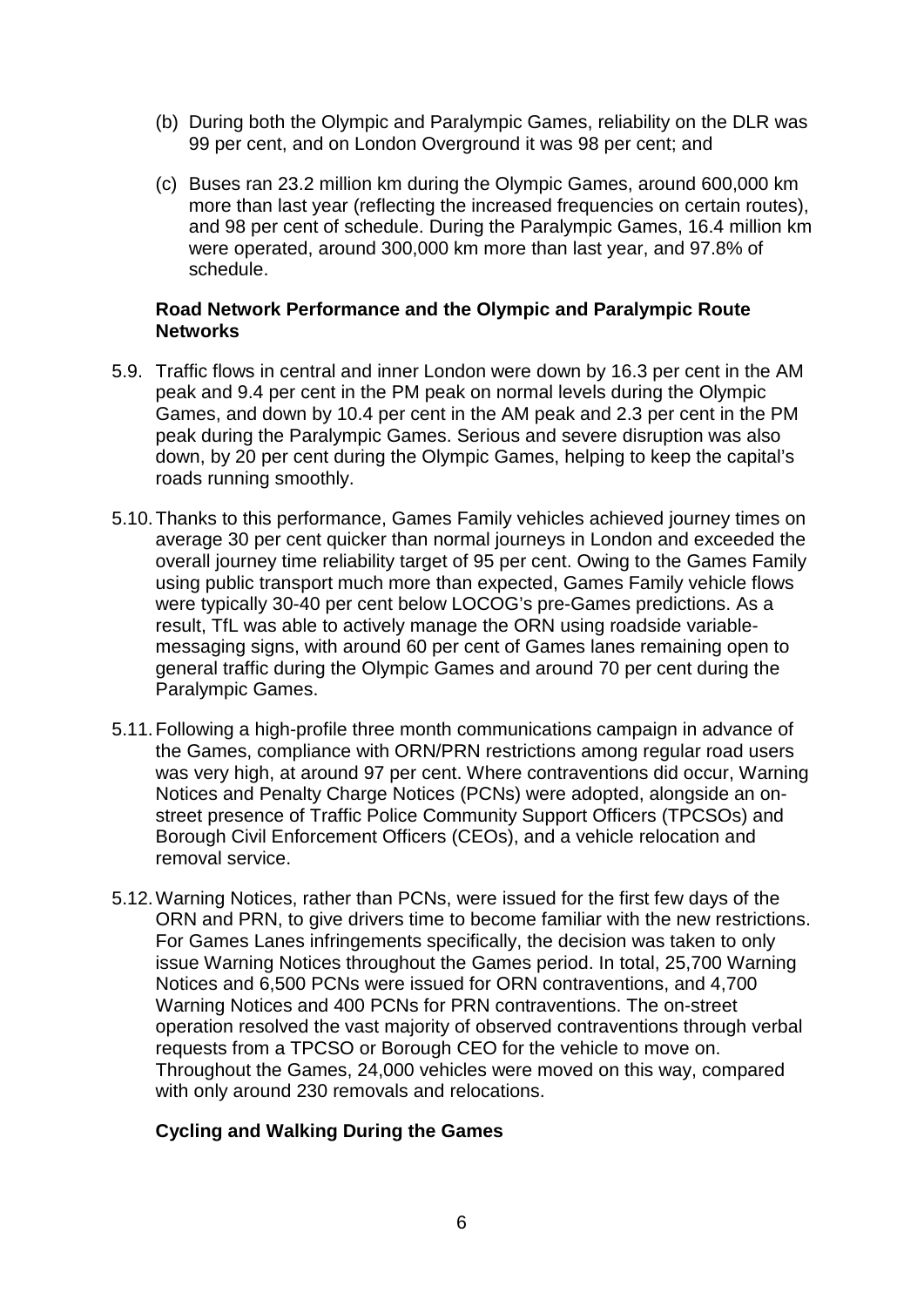- 5.13.The London 2012 Active Travel programme was developed by London 2012 and TfL to encourage spectator walking and cycling journeys, and increase commuter walking and cycling to ease pressure on the public transport. Measures included:
	- (a) A network of attractive new cycling and walking routes, especially in East London;
	- (b) 15,000 free cycle parking spaces at competition venues;
	- (c) A further 1,500 free cycle parking spaces in central London for commuters;
	- (d) Free cycle maintenance at venues for spectators;
	- (e) A London Cycling Guide covering the Olympic Park and surrounding area;
	- (f) Guided walks and cycle rides for venues across London and more widely; and
	- (g) Specially published walking maps to encourage people to walk instead of taking public transport for short trips.
- 5.14.These steps helped to support high levels of walking and cycling during the Games. At sites across London, the number of pedestrians counted was seven per cent higher during the Olympic Games, and 18 per cent higher during the Paralympic Games, compared with the same period last year, while in the West End alone there were 11 per cent more pedestrians during the Olympic Games and 22 per cent during the Paralympic Games.
- 5.15.Measurements on bridges over the Thames during the Olympic Games indicated 20 per cent more cyclists and 22 per cent more people on foot, compared with the previous fortnight. Moreover, in Central London the figures showed 29 per cent more cyclists, and in East London 62 per cent more cyclists and 158 per cent more pedestrians, indicating large increases in the areas most affected by the Games.
- 5.16.Barclays Cycle Hire had 642,000 hires over the Olympic Games, 44 per cent more than the first two weeks of July, and a further 442,000 hires over the Paralympic Games. Over the whole of July, Barclays Cycle Hire saw more than 1 million hires for the first time, while the highest ever daily total of 47,000 hires was achieved on 26 July. Moreover, casual use (for non-members) constituted 53 per cent of hires during the Olympic Games and 48 per cent during the Paralympic Games, compared with 43 per cent during a normal period, suggesting greater use by visitors during the Games.

#### **Taxis and Private Hire During the Games**

5.17.In advance of the Games, TfL worked with the Olympic Delivery Authority (ODA) to develop a taxi and private hire handbook to advise drivers and operators of the various changes in place for the Games, while during the Games themselves TfL provided real time information through email updates and a dedicated Twitter account.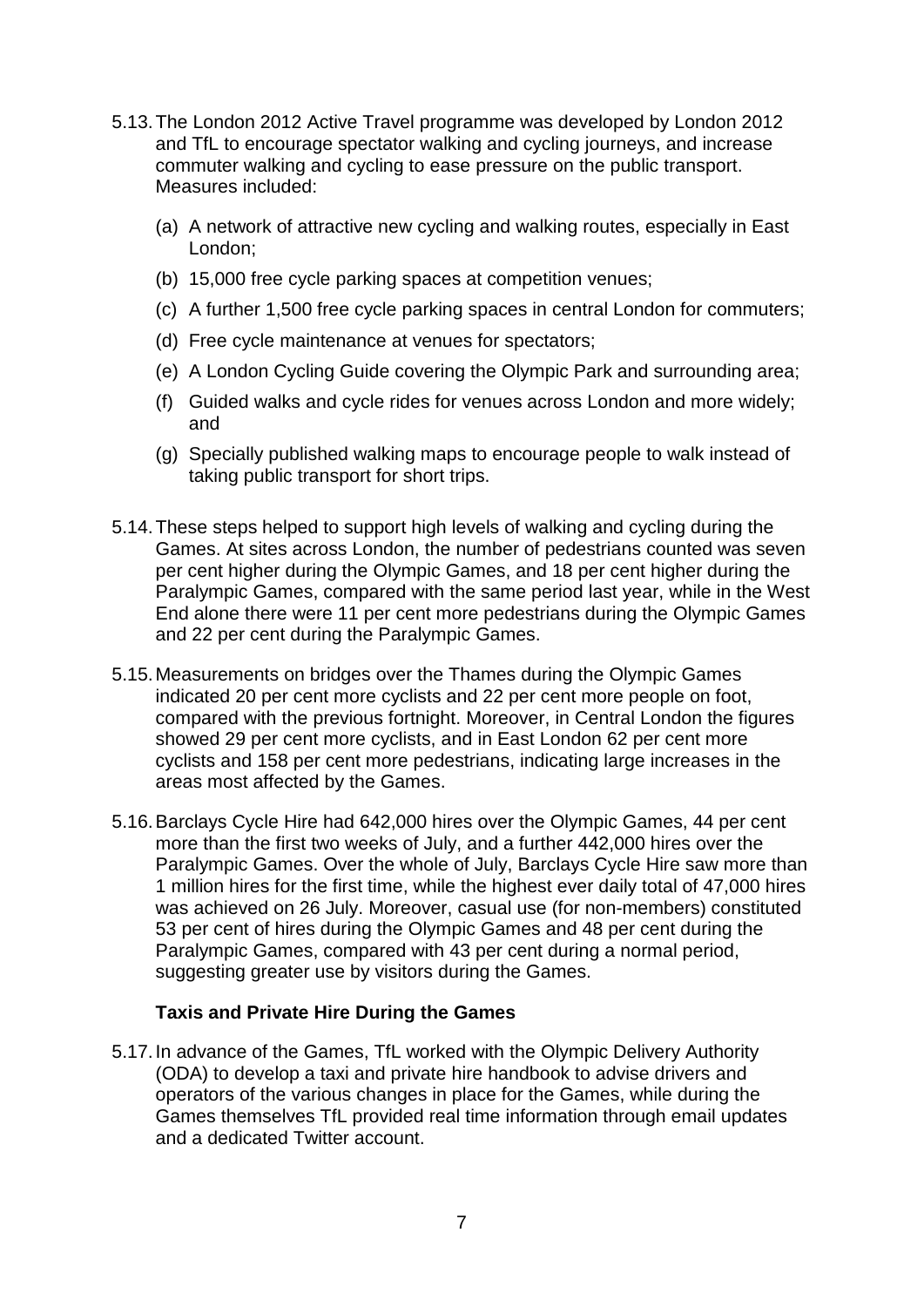- 5.18.Feedback from taxi and private hire trade representatives was positive, with private hire operators, in particular, commenting that the information provided by TfL was a real help in planning their journeys.
- 5.19.TfL also deployed compliance officers during Games time as a deterrent to would-be touts, and illegal cab activity was reported to be relatively low during the Games period and non existent at Games venues. Compliance Officers also checked the accessibility features on taxis, including wheelchair ramps, to ensure this equipment was in full working order and that drivers were able to operate it.
- 5.20.Taxi ranks and drop-off and pick-up points were provided at most Games venues, with significant capacity for the Olympic Park. TfL and the ODA also arranged marshalling at venues and key national rail stations throughout the Games, which received positive feedback from the taxi and private hire trades, as well as passengers. At the Stratford Regional station rank alone, marshals recorded over 42,000 passengers over the Olympic Games.

#### **Dial-a-Ride**

5.21.Dial-a-Ride operated successfully during the Games, with around 4,000 more trips than target, and minimal disruption. Arrangements for pick ups and set downs at locations on the ORN/PRN were implemented effectively, helped by the support of Travel Ambassadors, who looked after the door to door service while drivers ensured compliance with traffic regulations. Trips around road network hotspots also worked well, with customers being offered (and accepting) alternative travel options, such as different shopping destinations, to avoid the busiest places.

#### **Travel Demand Management**

- 5.22.Although significant investment was made in enhancing public transport capacity and reliability on routes to Games venues, it was acknowledged by TfL and others that demand could exceed capacity at certain times and places during the Games, posing a risk to the reliability of travel for individuals, businesses and the Games Family.
- 5.23.As a result, the ODA set up a Travel Demand Management (TDM) programme for the Games. Managed by TfL since 2011 in partnership with LOCOG, train operating companies, the Highways Agency, Network Rail and the Department for Transport, the programme aimed to provide robust and authoritative information to businesses, spectators and regular travellers to help them plan ahead and keep the system moving.
- 5.24.A total of 550 large businesses in locations affected by the Games were given direct planning support, comprising over 600,000 employees, while a further 3,000 businesses, in particular small and medium-sized enterprises, attended planning workshops. The TDM programme also offered a range of business planning toolkits, and used presentations, events, letters and advertising to ensure businesses were ready and could continue to operate during the Games.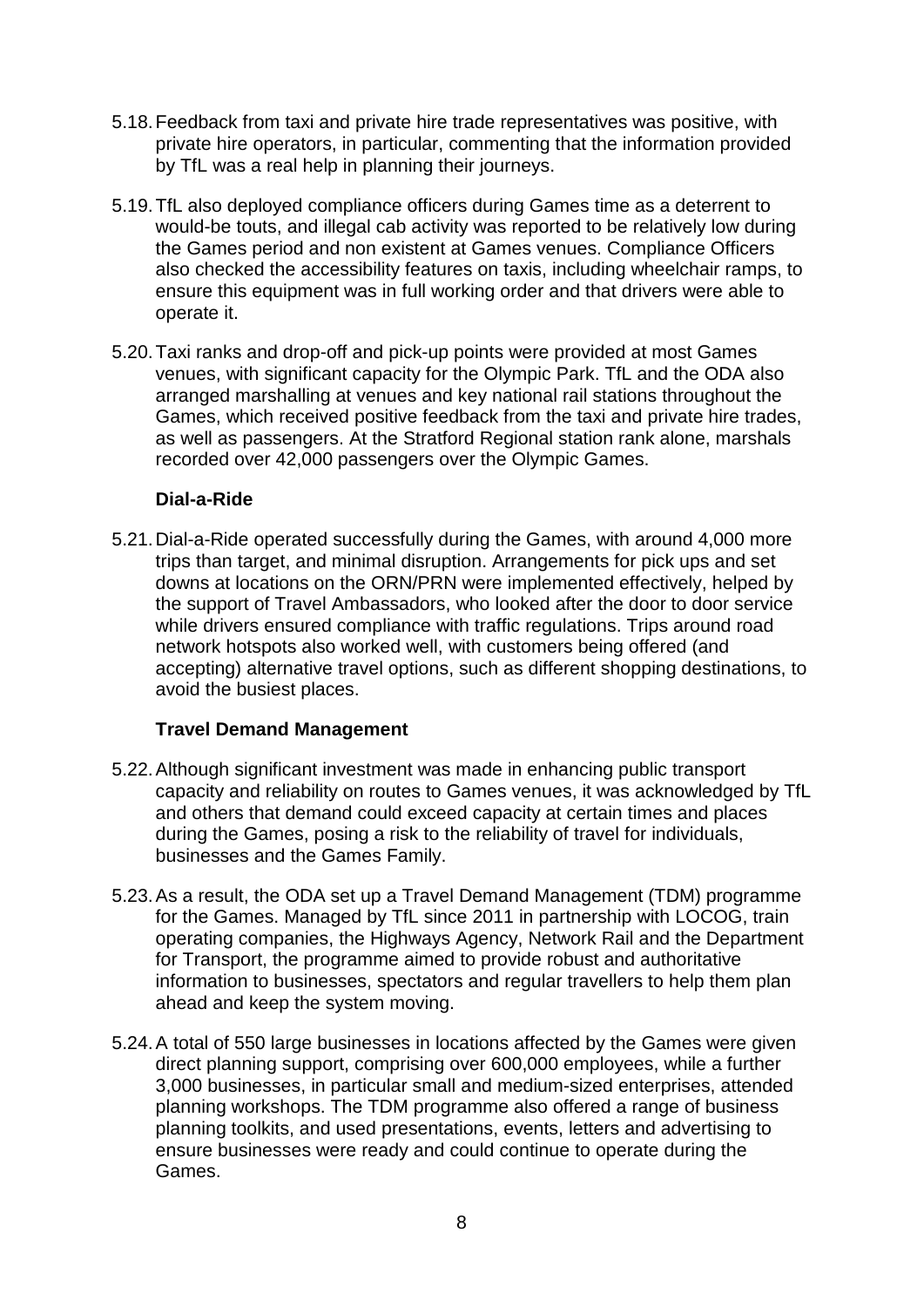- 5.25.To help spectators find the most effective route to venues, the TDM programme also developed special routing strategies and the Spectator Journey Planner. Real time information was provided during the Games through electronic boards on the transport system and through various online and mobile channels.
- 5.26.For regular users of the transport system, the "Get Ahead of the Games" programme was launched, involving an intensive marketing and communications campaign to direct people to [www.getaheadofthegames.com](http://www.getaheadofthegames.com/) The website included maps and charts of the busiest times and places on the public transport and road networks, as well as an interactive map showing all temporary Games road changes in one place. The campaign also involved customer emails, a series of local roadshows, printed walking maps and real time information during the Games.
- 5.27.The TDM programme proved to be enormously successful during the Games. Londoners listened to TDM advice and modified their behaviour, with around one third of Londoners reporting a change to their weekday daily travel during the Olympic Games. This meant that severe crowding and traffic congestion was avoided, allowing the transport system to run well and support a great London 2012.
- 5.28.Following the Olympic Games, TDM messages were adjusted to focus on the particular parts of the transport network and times of day forecast to be busiest based on the different footprint of the Paralympic Games. The response to this refined set of messages was also encouraging, with around one third of adults in London reporting that they had changed their weekday travel behaviour.
- 5.29.People did not all stay at home or leave the city rather, the majority simply changed the time or way they travelled to avoid travel hotspots. The re-timing of journeys had the effect of broadening travel demand over the morning and evening peak hours, allowing transport networks to carry record numbers but feel less busy.
- 5.30.Without the good performance of the transport network and this change in travel behaviour, London would have experienced the queues outside 'hotspot' Tube and rail stations and to get on trains predicted by pre-Games modelling. The continued success of the TDM programme during the Paralympic Games also ensured that the system was not overwhelmed with the start of school terms and the related uplift in commuter travel in early September. Instead, the smooth operation of the Games and the performance of the transport network throughout have helped present an image of an efficient and welcoming city and country, that should help to attract visitors and investment in the future.

#### **Road Freight Management**

5.31.Before the Games, TfL recognised that without suitable planning and mitigations, freight activity in London could be adversely affected by the Games. With freight constituting 25 per cent of weekday traffic in central London, and the possibility of road network disruption at certain times and places during the Games (especially on and around the ORN/PRN and on road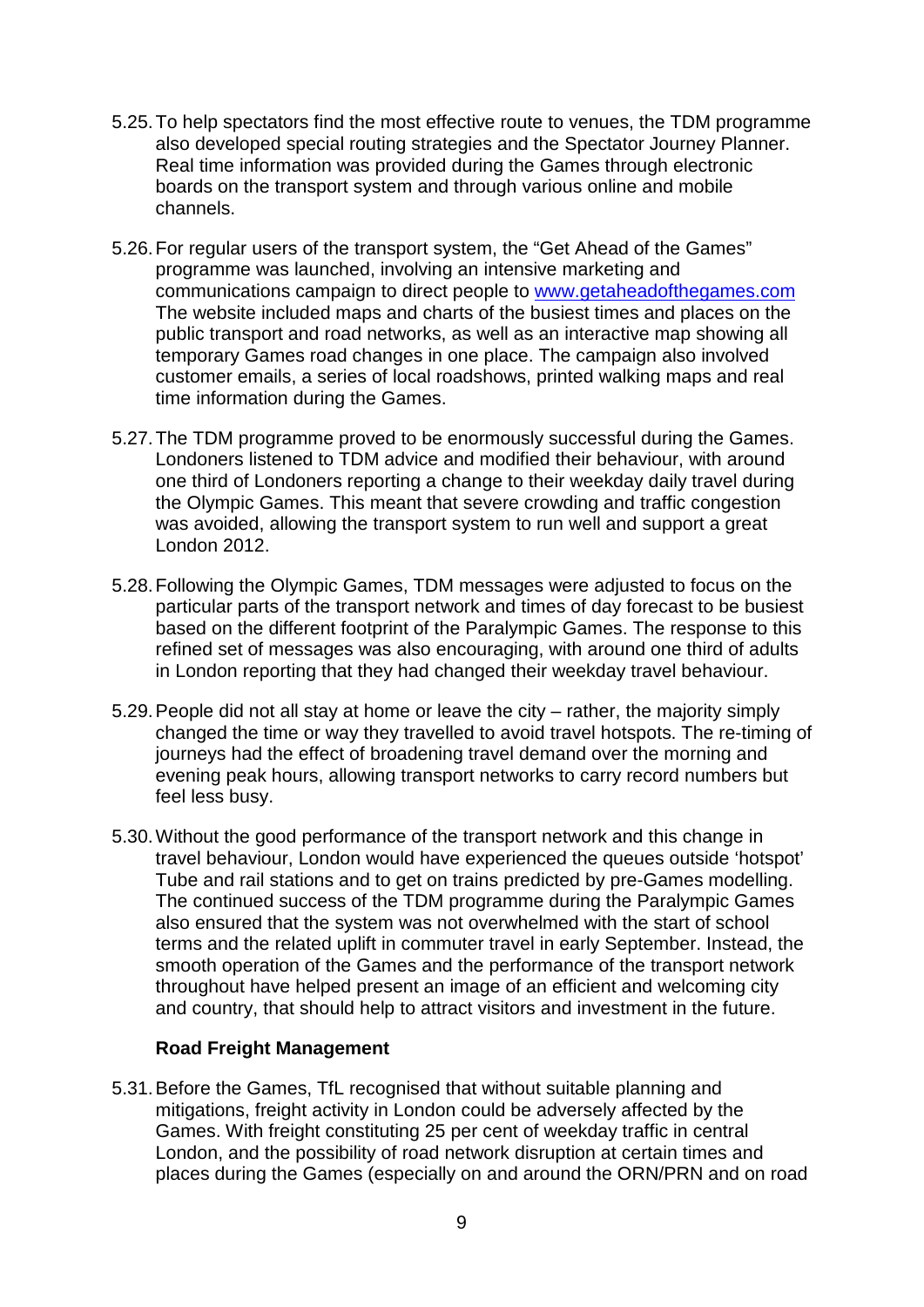event days), TfL undertook a programme of road freight management to advise businesses and operators of how to prepare.

- 5.32.The road freight management programme involved a major engagement and marketing campaign, including setting up a freight forum chaired by a freight industry leader, a programme of consultancy, workshops and presentations, and a series of leaflets, radio adverts and other publicity. TfL also developed a range of freight tools, such as a dedicated Games freight website and the highly-praised online Freight Journey Planner.
- 5.33.In addition, TfL worked with government, regulators, the Traffic Commissioners, London Boroughs and other partners to ensure appropriate interpretation and enforcement of noise nuisance and planning regulations. The lead Traffic Commissioner for the Games and TfL proposed an amendment to the previous Olympic Act which facilitated short-notice changes to HGV operators' licences to facilitate flexible deliveries during the Games where customers had provided insufficient notice to the operator for the normal process. Acting with the DfT, the amendment was enacted, and the Senior Traffic Commissioner issued guidance to help manage the process effectively. These steps enabled more flexible freight operations and appropriate mitigations such as quieter out-ofhours deliveries.
- 5.34.All this planning meant that, during the Games, London was kept stocked and serviced. Across all sectors of the industry, there have no major issues reported. Service levels were maintained, and in some cases improved, through the measures implemented. The retail, leisure and hospitality sectors appear to have seen increased sales, and did not report any issues with deliveries, while healthcare and financial operations did not report any issues with servicing key sites.
- 5.35.Over 2,000 freight operators and businesses were interviewed before the Games to understand their levels of awareness and preparedness. 77 per cent of operators and 70 per cent of businesses overall stated that they had prepared for the Games. Most operators report that the information and support provided by TfL was excellent and they would hope that some of the changes can be continued after the Games. Although a few issues were noted in respect of out-of-hours deliveries in some London Boroughs, these were localised and resolution has been sought directly with the Boroughs.

#### **Travel Ambassadors**

- 5.36.One of the most highly praised aspects of London 2012 was the army of extra staff and volunteers in magenta and purple uniforms who made the event such a success. TfL made a substantial contribution to this workforce through its Travel Ambassador programme.
- 5.37.In order to deliver an exceptional level of customer service during the Games, TfL set out to re-deploy over 3,000 non-operational staff across the transport network in customer facing roles. Following a concerted recruitment process, around 3,500 Travel Ambassadors were secured and trained, and distributed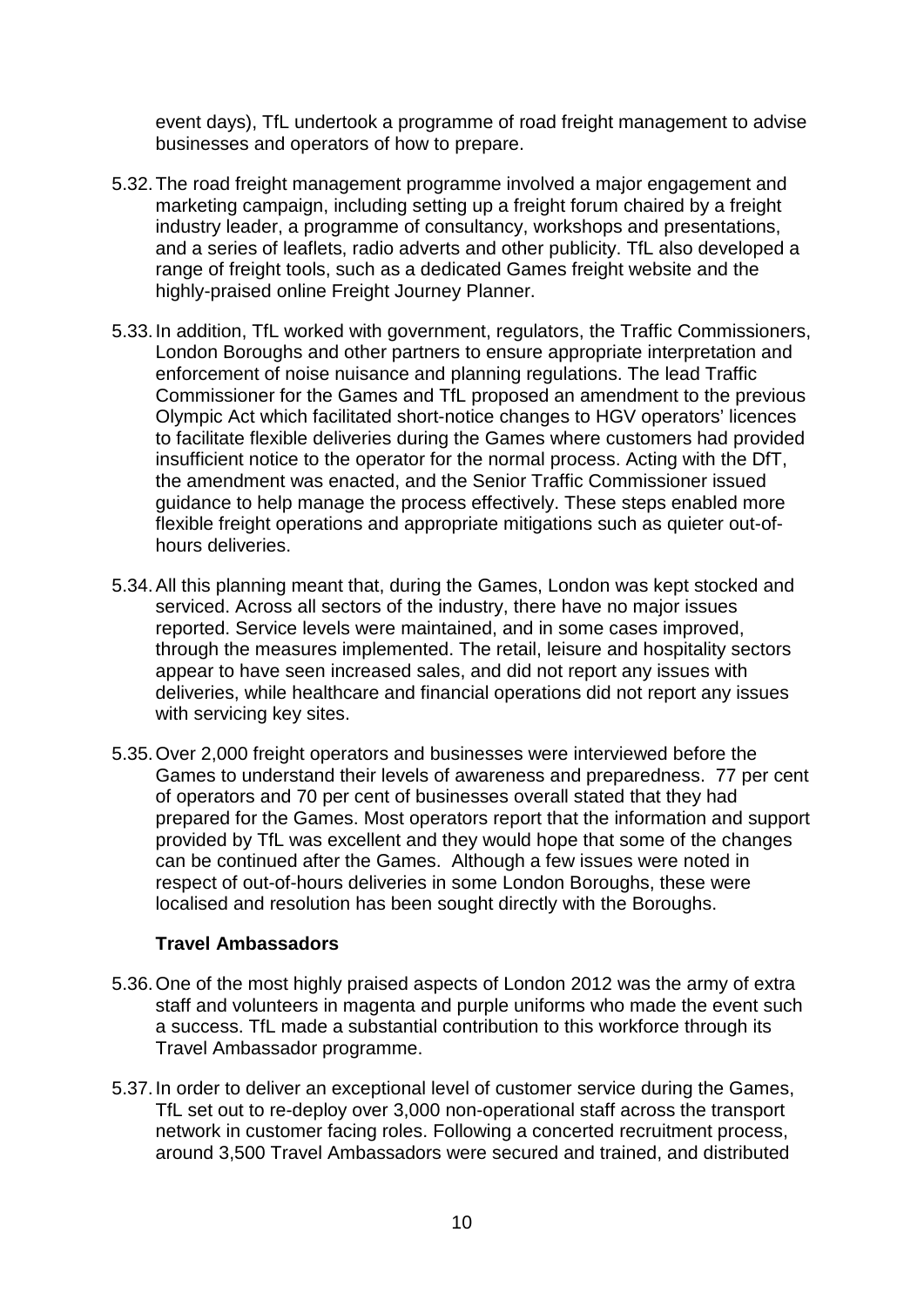across the TfL network to provide enhanced customer service and information over the course of the Games.

- 5.38.Travel Ambassadors were provided with magenta tabards, iPads and iPhones, and a range of other customer information tools to allow them to do their job effectively, while a dedicated social media site, drop-in sessions and a network of 80 Travel Ambassador 'advocates' provided support for the role.
- 5.39.The programme filled 92 per cent of available shifts (above the 90 per cent target), and experienced a rate of attrition of just five per cent.
- 5.40.Additionally, 720 non-operational London Underground office staff were deployed as Incident Customer Service Assistants (ICSAs) during the Games to support station operations at this busy time.
- 5.41.Travel Ambassadors, ICSAs, and all operational staff received considerable praise from customers and the media for their friendly, knowledgeable and efficient service during the Games.

#### **Safety and Security**

- 5.42.TfL funded police resources were deployed to key Olympic locations for crowd and disorder purposes, building on existing investment in transport policing, CCTV and initiatives like the anti-pickpocket initiative 'Project Spiderweb'.
- 5.43.Early indications show that the reductions in crime achieved on the transport system over the past eight years continued during the Games period. The crime rate on the Tube and DLR was around 19 per cent lower during the Olympic Games compared to the same period last year, although the total number of crimes actually increased slightly owing to the record breaking number of journeys. During the Paralympic Games, preliminary figures suggest an actual fall in the number of crimes on the Tube and DLR of 47 per cent, compared with 2011.
- 5.44.Provisional bus-related crime figures show a three per cent reduction for the Olympic Games compared with the same period last year, with nearly all London's Boroughs seeing a reduction in bus related crime. The exception was Westminster, where proactive policing at Victoria Coach Station, focused on international arrivals, drove an increase in drug offences of 326 per cent. Excluding drugs offences, Westminster saw a reduction in bus related crime of over 15 per cent compared with last year. Provisional figure for bus-related crime during the Paralympic Games indicate a continued reduction of 19 per cent compared with last year.

The TfL funded police also played a critical part in the operation of the ORN and PRN, providing high visibility mobile resources along the routes to ensure that traffic flowed smoothly and that Games family journeys were reliable.

#### **Accessibility of the Transport Network**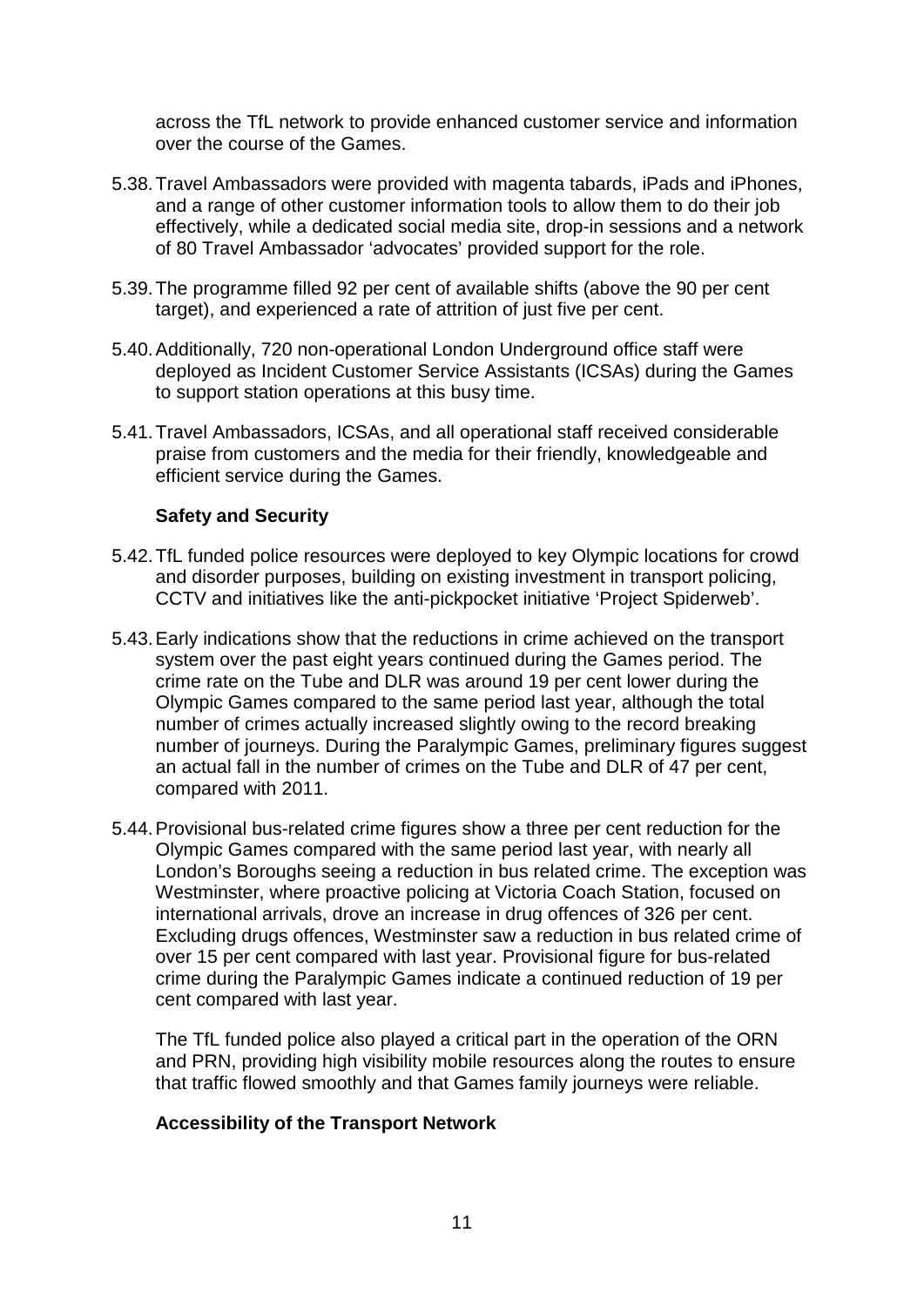- 5.45.TfL has invested hundreds of million of pounds and implemented various measures over the past few years and during the period of the Olympic and Paralympic Games, which together have helped to make London 2012 the most accessible Games ever. This will have a lasting legacy for Londoners and visitors alike.
- 5.46.Investment meant that 66 Tube stations were step free by the Games, lifts across the fully-accessible DLR network were refurbished and the London Overground upgrade included replacing ageing rolling stock with new, fullyaccessible trains.
- 5.47.Level access provision was more extensive than originally planned, with more permanent humps, a number of 'semi-permanent humps' and manual boarding ramps used at 16 step-free stations.
- 5.48.TfL also provided better accessibility information with products like the step-free Tube guide and extra staff at key lifts to provide help and support. Fire service lifts were brought into operation in Westminster and North Greenwich stations to boost step-free capacity.
- 5.49.90 per cent of platforms served by London Underground services had tactile paving (or platform edge doors) to warn of the platform edge – above the 65 per cent planned within the London 2012 Accessible Transport Strategy.
- 5.50.Almost 40,000 disabled spectators attended ticketed events over the course of the Games, and over 2,000 on the busiest days, many of whom used public transport, demonstrating the importance of this investment and planning. While TfL does not require disabled people to book assistance in advance, on London Overground, where data is available, there were 75 customer assistance requests on the busiest day of the Olympic Games and 162 on the busiest day of the Paralympic Games – significantly higher than usual.

## **6. Games Funding**

- 6.1. TfL committed to deliver infrastructure improvements, enhanced public transport and a number of other projects and services in support of the Games. TfL also supplied travel tickets of varying validity periods to LOCOG for the Games Family, contractors and volunteers before, during and for a short period after the Games.
- 6.2. This was undertaken on the understanding that TfL would be held financially harmless overall when taking account of all Games related incremental costs and revenues.
- 6.3. It is still relatively early to assess TfL's overall financial position, however including items where TfL has approved internal funding and assuming contingency associated with ODA funding agreements is made available, the current forecast indicates a broadly break-even position.
- 6.4. The impact of the Games on fare revenue is still to be determined, which will in turn have an impact on other commercial arrangements.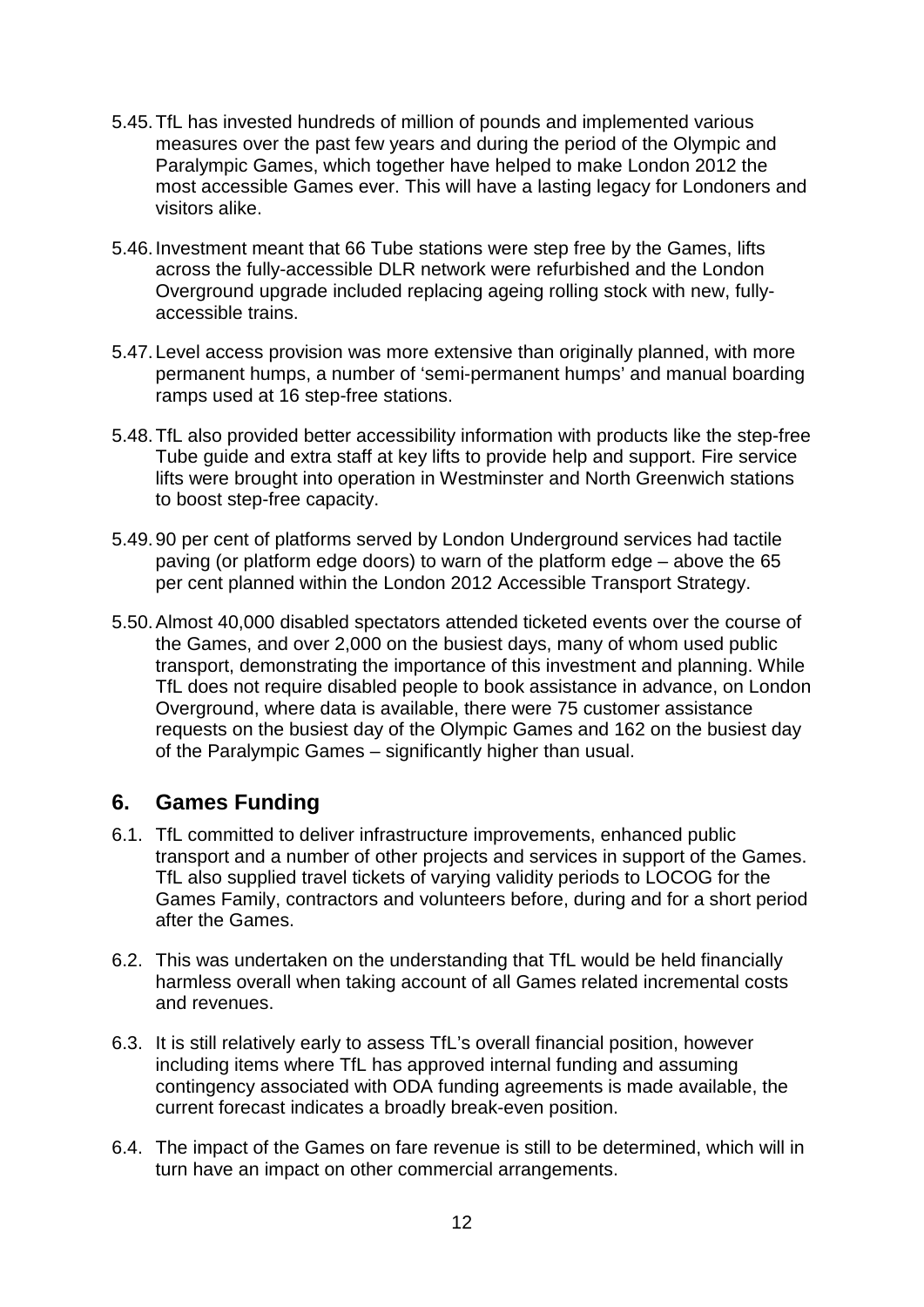6.5. It is planned to have a final close out position by mid November, which will be reported to the Board in due course.

## **7. Transport Legacy of the Games**

## **Improved Infrastructure – Greater Capacity and Reliability**

- 7.1. The most visible Games legacy is associated with the £6.5bn invested in new and improved transport infrastructure. This is already providing an early legacy of better transport options, particularly for people living in east London, supporting population growth and economic development for generations to come.
- 7.2. Upgrades have also delivered more capacity, greater frequency and improved reliability, with the Central and Jubilee lines and DLR benefiting over recent years.
- 7.3. The London Overground is unrecognisable from the railway that TfL took charge of just a few years ago. It has new signalling, trains and refurbished stations – many of them step-free. It is now a frequent and reliable metro service moving over 100 million customers per year.

### **Better Operation of the Public Transport and Road Networks**

- 7.4. Innovative maintenance plans and procedures put in place before the Games, such as the Tube's Emergency Response Unit (ERU) travelling to fix signal, track and train problems under BTP 'blue light' worked well. TfL will investigate whether such measures can be sustained after the Games, helping to further enhance reliability, which has already improved by around 40 per cent since 2007/08.
- 7.5. Although the ORN and PRN were themselves temporary, there is a significant legacy in terms of both enhanced traffic signal capacity installed in and around the ORN and PRN (principally through additional SCOOT installations), and also in the experience of operating Active Traffic Management across London on a scale never previously undertaken. This experience will feed directly into the Mayor's Roads Task force, which is currently establishing a long term vision for the development of London's road network.

## **A More Accessible Transport System**

- 7.6. As described above, TfL's preparations for the Games will also leave a legacy of more accessible transport across the capital.
- 7.7. Partly this is an increase in step-free access, but as importantly it includes features such as audio/visual information displays, hearing aid induction loops, wide-aisle gates, tactile paving and additional help points.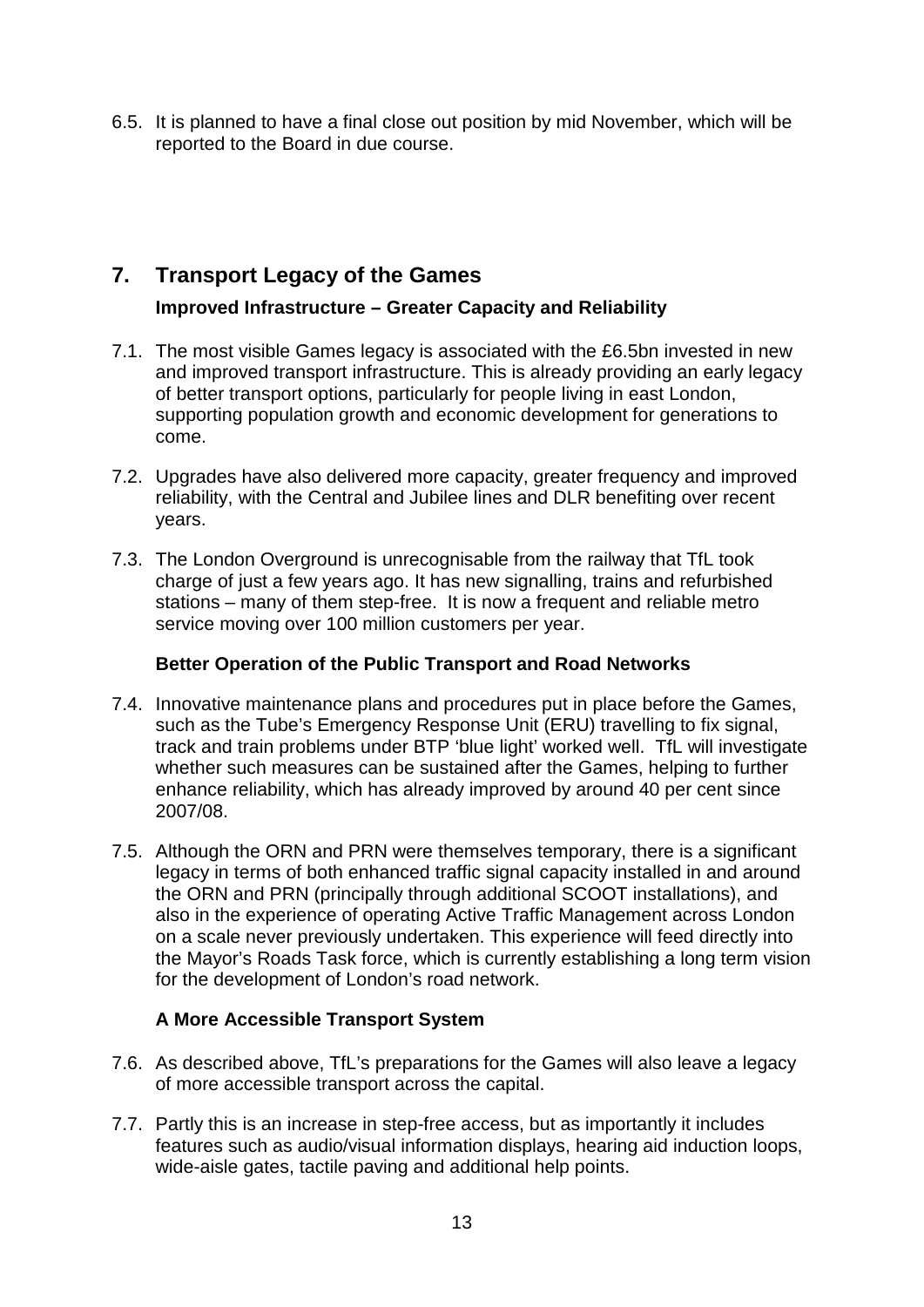### **Partnership Working and the Transport Coordination Centre**

- 7.8. In the planning and operation of transport for the Games, the UK's transport operators collaborated probably more closely than ever before. In advance of the Games the nationwide Games Transport Board brought together all transport partners for unprecedented collaborative planning, providing the foundation for excellent operational performance.
- 7.9. TfL's relationships with the London Boroughs and a wide range of other stakeholders, such as the NHS and places of worship, have also strengthened as a result of continued engagement prior to and during the Games. Links with business have also been strengthened as a result of the Games.
- 7.10.During the Games themselves, the Transport Coordination Centre (TCC) has seen transport organisations from across the UK come together to share information, work together in response to issues and incidents, and integrate communication with customers.
- 7.11.Work is underway to ensure that the benefits of collaborative working are sustained after the Games.

### **Volunteering**

- 7.12.Volunteers whether they are the London 2012 Games Makers, London Ambassadors, TfL's Travel Ambassadors or Network Rail's Travel Champions – have been one of the great success stories of the Games.
- 7.13.TfL is investigating how Travel Ambassadors or a similar programme can be sustained in the future to enhance customer service for events or during business as usual.

### **Freight and Logistics**

- 7.14.TfL worked closely with businesses and freight operators in advance of the Games, supporting innovative approaches such as out-of-hours deliveries, to ensure shops, restaurants, hospitals and others could remain stocked and serviced during the Games.
- 7.15.TfL is determined to build on this success after the Games using the partnerships established through the Freight Forum. Specific tools such as the Freight Journey Planner could also be maintained to support freight and other road users, and to help prioritise kerbside access during peak periods for buses and cyclists.
- 7.16.A forum meeting has been arranged for the end of October to communicate Games outcomes to the industry and build on the relationships already developed.

### **More Cycling**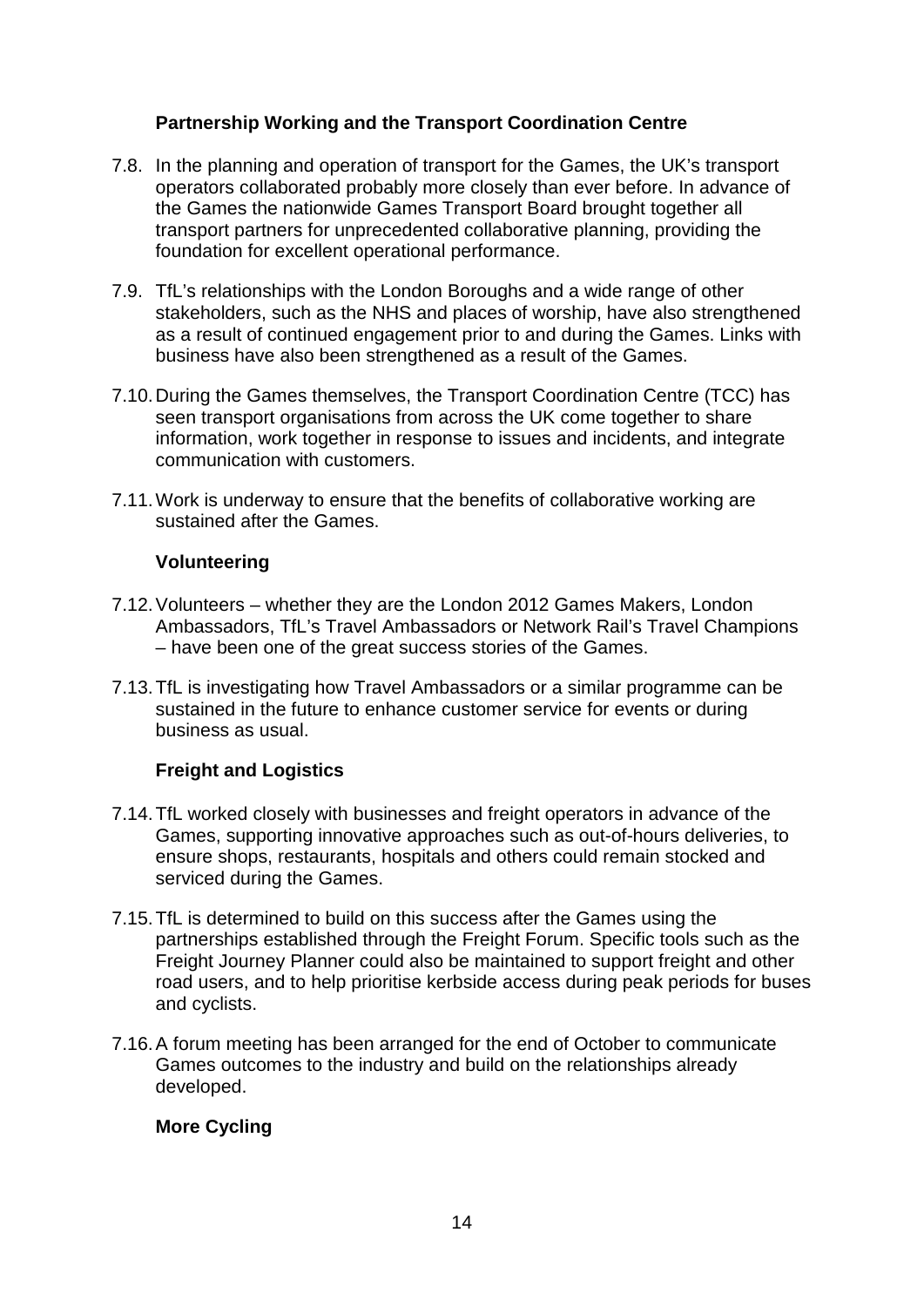- 7.17.Cycling in London has already increased substantially in recent years, but the Games could give it an even greater boost. The success of Britain's cyclists on the road and the track is set to inspire more people to cycle, and this summer has already seen record numbers using Barclays Cycle Hire.
- 7.18.In the run up to the Games, £10m was spent on enhancing 75km of paths to and around the Olympic Park, benefiting the local community for years to come.
- 7.19.TfL will continue to improve infrastructure, including further expansion of Barclays Cycle Hire, the construction of additional Barclays Cycle Superhighways, the implementation of a junction review programme, and continuing support for cycle training.
- 7.20.A major new elite and cycling participation event, RideLondon, will also seek to encourage more cycling and promote London from August 2013.

### **TDM and Communication to Businesses and Customers**

- 7.21.One of the key reasons the transport network operated so smoothly during the London 2012 Games was that businesses and many Londoners followed the advice of TfL, London 2012 and transport partners to change the way they travel, avoiding the busiest times and places.
- 7.22.TfL is keen to learn the lessons from the Get Ahead of the Games campaign, to see how communication and relatively modest changes in behaviour could help make the most of the available capacity on transport networks.
- 7.23.TDM could also provide benefits during planned closures of the Tube or rail network for upgrade works.
- 7.24.Much greater and more effective use was made of digital and social media channels (particularly Twitter) for the provision of real-time travel information and advice during the Games. TfL will look to build on and seek to maintain after the Games.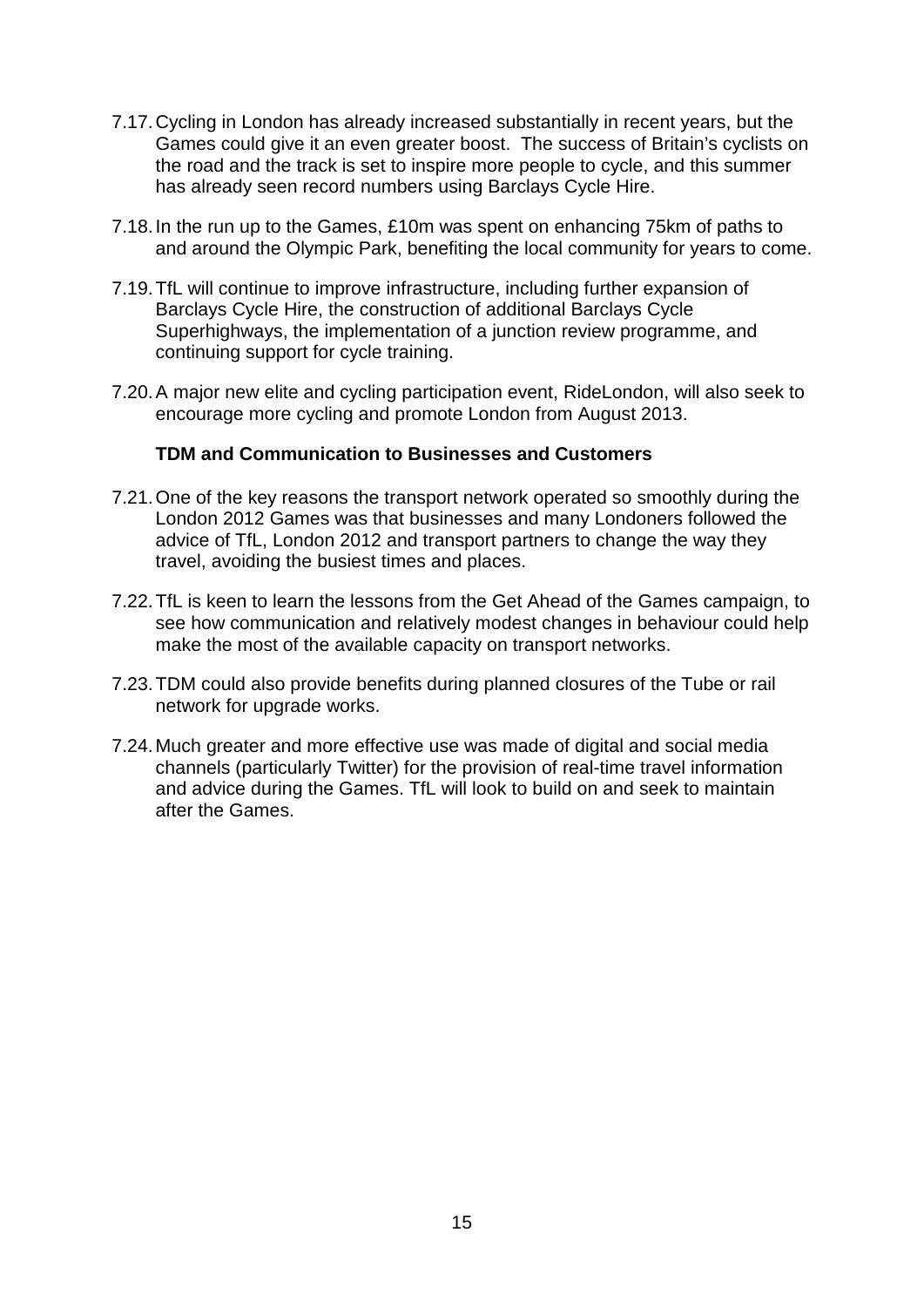

### **Reputation**

- 7.25.However, perhaps the most valuable legacy from the Games is that TfL has proven that it can plan, build and operate a transport network able to support the most challenging logistical exercise any city can undertake.
- 7.26.This demonstrates that TfL can support anything else that is proposed for the city in the future, and provides further evidence that London is a great place to live, work and invest in.